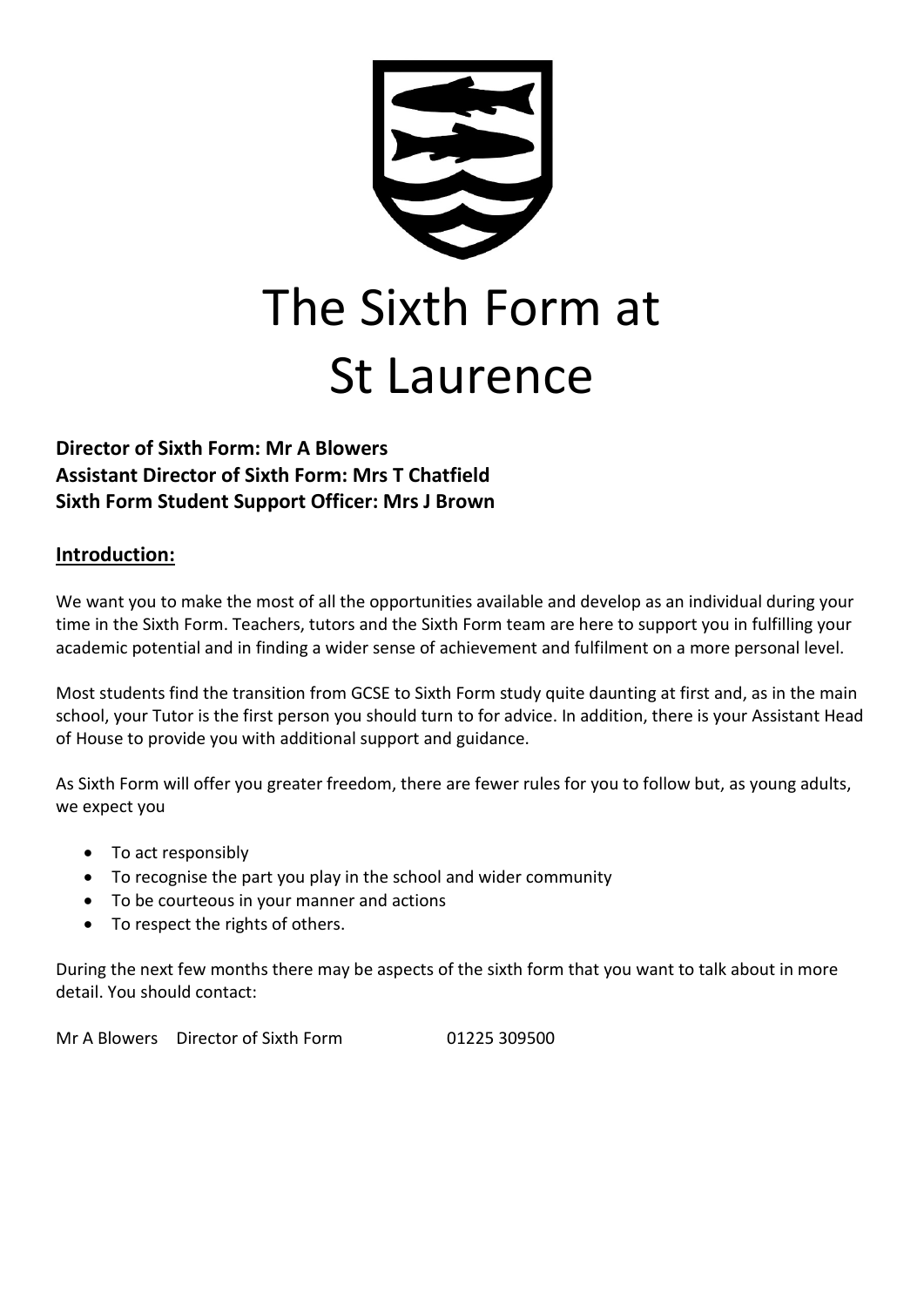# **Information you may find useful:**

- **a) Dress code** Sixth form students do not have to wear uniform but are expected to adhere to the dress code included in this information pack.
- **b) Our Sixth Form Centre** Throughout the school day Mr Blowers, Mrs Chatfield and Mrs Brown will be on hand to assist Sixth Form students in our new building. This Sixth Form area is a multiuse space where students can study, socialise and, in addition to the restaurant, eat lunch. Like all busy spaces it needs looking after and all students are expected to do their best to keep it tidy.
- **c) Private study** You will have some time in the week when you are expected to work independently. This is one of the biggest challenges, and the most difficult part of making that successful transition to Sixth Form study. Learning to do your own research, breaking down big tasks so that they are manageable and finding strategies to review and consolidate your learning take practice. You can study in the sixth form study room (complete with IT access) or in the I.L.C. where there are computers that the sixth form can use as a priority. There are no 'free' lessons. When you do not have a timetabled lesson there is a very clear expectation that you will be studying.

#### **d) 16-19 Bursary Fund**

Some students will be eligible for payment of an annual bursary towards the cost of their studies. The 16-19 Bursary Funds are paid by the Young People's Learning Agency (YPLA) to all Schools and colleges to provide financial help to students whose access to, or completion of education may be inhibited by financial considerations. The Bursary has replaced the Educational Maintenance Allowance (EMA).

The Bursary may typically be used for:

- Books and equipment
- Transport
- Hardship costs
- Additional course costs
- Travel to interviews
- Other discretionary needs

Administration and allocation of the bursary is undertaken by the school and applications may be made at the beginning of Term 1.

- **e) Sixth Form Core.** It is an expectation that all students will take part in the Sixth Form Core. The core programme is designed to help you make a successful transition to A Level study, support your learning and guide you in making choices about what to do after your A Levels.
- **f) Community service.** The sixth form are valued members of the school community. All students take part in some form of community service either within school or the wider community.
- **g) Vertical Tutor Groups.** Sixth form students are expected to take a full and active role in the life of their tutor group. As Sixth formers students provide positive role models to younger students and, at times, aid their tutor in the running of activities. Attendance at tutorial is compulsory.